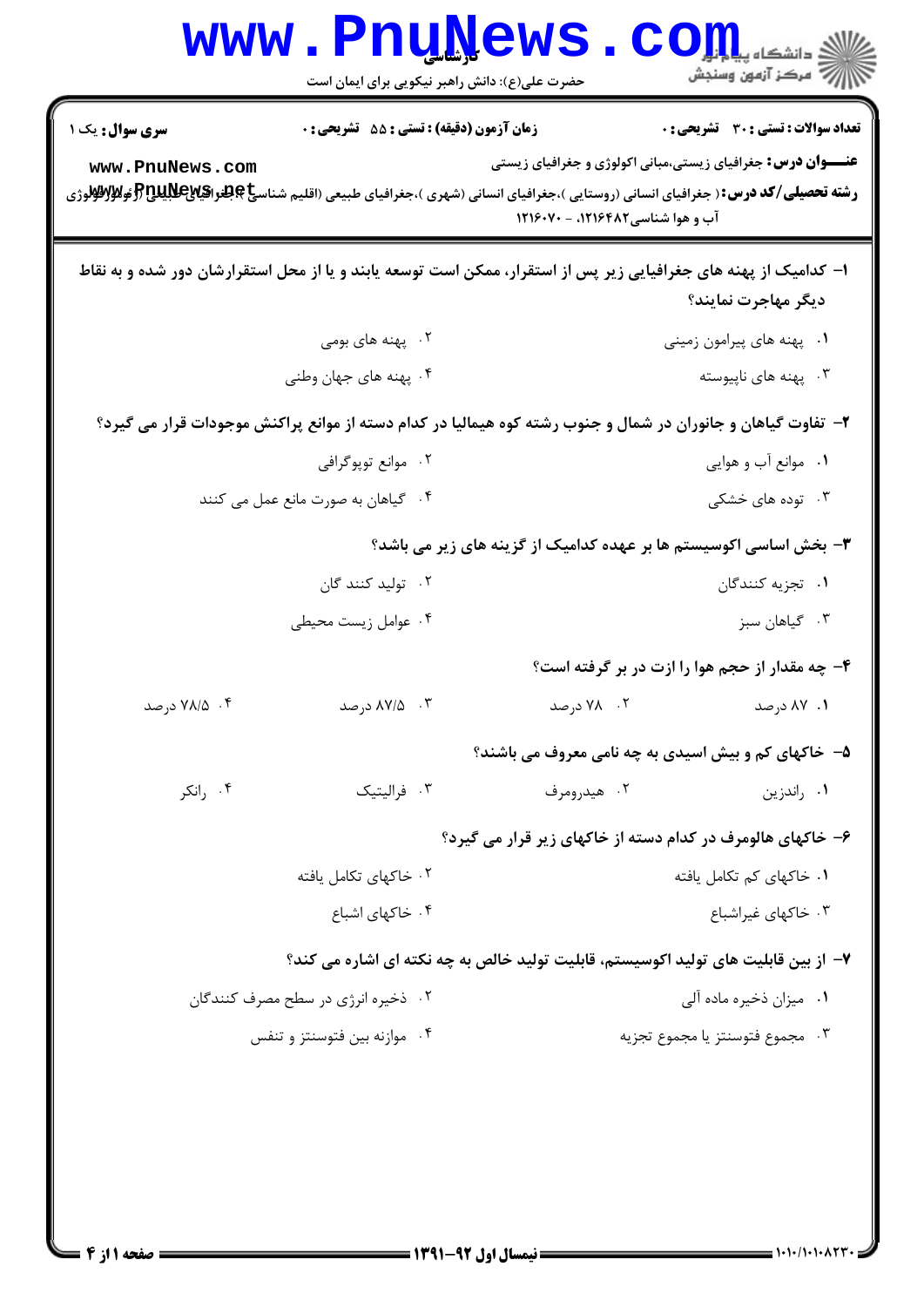|                                                                                          | www.PnuNews                                                                                                                                                                                 |                                                               | ي<br>ي دانشڪاه پي <mark>اپليا</mark><br>أأأ " مركز آزمون وسنجش |  |  |  |
|------------------------------------------------------------------------------------------|---------------------------------------------------------------------------------------------------------------------------------------------------------------------------------------------|---------------------------------------------------------------|----------------------------------------------------------------|--|--|--|
|                                                                                          | حضرت علی(ع): دانش راهبر نیکویی برای ایمان است                                                                                                                                               |                                                               |                                                                |  |  |  |
| <b>سری سوال : ۱ یک</b>                                                                   | زمان آزمون (دقيقه) : تستى : 55 - تشريحي : 0                                                                                                                                                 |                                                               | <b>تعداد سوالات : تستی : 30 ٪ تشریحی : 0</b>                   |  |  |  |
| www.PnuNews.com                                                                          | <b>عنـــوان درس:</b> جغرافیای زیستی،مبانی اکولوژی و جغرافیای زیستی                                                                                                                          |                                                               |                                                                |  |  |  |
|                                                                                          | <b>رشته تحصیلی/کد درس:</b> جغرافیای انسانی (روستایی )،جغرافیای انسانی (شهری )،جغرافیای طبیعی (اقلیم شناسی <b>Eبجلزافیگلاناتیاتیاتیاتیاتیاتی به است</b><br>۱۲۱۶۰۷۰ - ،آب و هوا شناسی ۱۲۱۶۴۸۲ |                                                               |                                                                |  |  |  |
|                                                                                          |                                                                                                                                                                                             |                                                               |                                                                |  |  |  |
|                                                                                          |                                                                                                                                                                                             | ۸– کدام یک از موارد زیر بیانگر قانون اول ترمودینامیک می باشد؟ |                                                                |  |  |  |
|                                                                                          |                                                                                                                                                                                             |                                                               | ٠١ هيچ گونه تغيير شكل انرژي وجود ندارد                         |  |  |  |
|                                                                                          |                                                                                                                                                                                             |                                                               | ٠٢ انرژى مى تواند ايحاد يا تخريب شود                           |  |  |  |
| ۰۳ انرژی تنها می تواند از یک حالت به حالت دیگر تغییر شکل دهد                             |                                                                                                                                                                                             |                                                               |                                                                |  |  |  |
| ۰۴ طی عمل فتوسنتز انرژی شیمیایی به انرژی نورانی تغییر می یابد                            |                                                                                                                                                                                             |                                                               |                                                                |  |  |  |
| ۹- کدامیک از گزینه های زیر از مهمترین تشکیل دهندگان ماده آلی به ویژه پروتئین ها می باشد؟ |                                                                                                                                                                                             |                                                               |                                                                |  |  |  |
| ۰۴ ازت                                                                                   | ۰۳ اکسیژن                                                                                                                                                                                   | ۰۲ آرگون                                                      | ۰۱ کربن                                                        |  |  |  |
|                                                                                          | <b>۱۰</b> - کدامیک از گزینه های زیر اغلب به عنوان عامل محدود کننده برای رشد محسوب می شود؟                                                                                                   |                                                               |                                                                |  |  |  |
| ۰۴ گوگرد                                                                                 | ۰۳ کربن                                                                                                                                                                                     | ۰۲ ازت                                                        | ۰۱ فسفر                                                        |  |  |  |
|                                                                                          | 11- کدامیک از اثرات مستقیم و غیرمستقیم نور بر حیات گیاهی به تعرق و جذب مربوط می شود؟                                                                                                        |                                                               |                                                                |  |  |  |
|                                                                                          | ۰۲ کنش گرم شدن                                                                                                                                                                              |                                                               | ۰۱ تولید سبزینه ای                                             |  |  |  |
|                                                                                          |                                                                                                                                                                                             |                                                               |                                                                |  |  |  |
| ۰۳ جا به جایی روزنه ای<br>۰۴ توسعه قسمت ها فوقانی                                        |                                                                                                                                                                                             |                                                               |                                                                |  |  |  |
|                                                                                          | 1۲–عبارت "دما فعالیت آنزیمها را تنظیم نموده و تمام واکنشهای شیمیایی در بدن موجود را کنترل می کند" بیانگر کدامیک از                                                                          |                                                               | اثرات دما بر گیاهان و جانوران می باشد؟                         |  |  |  |
|                                                                                          |                                                                                                                                                                                             |                                                               |                                                                |  |  |  |
|                                                                                          | ۰۲ متابوليسم                                                                                                                                                                                |                                                               | ۰۱ تولید مثل                                                   |  |  |  |
|                                                                                          | ۰۴ تبادل خصوصیات نژادی                                                                                                                                                                      |                                                               | ۰۳ رشد و توسعه                                                 |  |  |  |
|                                                                                          |                                                                                                                                                                                             |                                                               | ۱۳- میزان پ-هاش در خاکهای شور چه مقدار می باشد؟                |  |  |  |
| $\lambda/\Delta$ .                                                                       | $\Lambda$ . $\Upsilon$                                                                                                                                                                      | $Y/\Delta$ .                                                  | $Y \cdot 1$                                                    |  |  |  |
| ۱۴– در کدامیک از انواع توالی تغییر در محیط موجب می گردد که اجتماعات جدید جایگزین گردد؟   |                                                                                                                                                                                             |                                                               |                                                                |  |  |  |
| ۰۴ توالی آلوژنیک                                                                         | ۰۳ توالی برجازا                                                                                                                                                                             | ۲. توالي ثانويه                                               | ۰۱ توالی اولیه                                                 |  |  |  |
|                                                                                          |                                                                                                                                                                                             |                                                               | ۱۵– کدامیک از موارد زیر مهمترین مرحله توالی می باشد؟           |  |  |  |
| ۰۴ رقابت                                                                                 | ۰۳ تنوع                                                                                                                                                                                     | ۰۲ تهاجم                                                      | ۰۱ واکنش                                                       |  |  |  |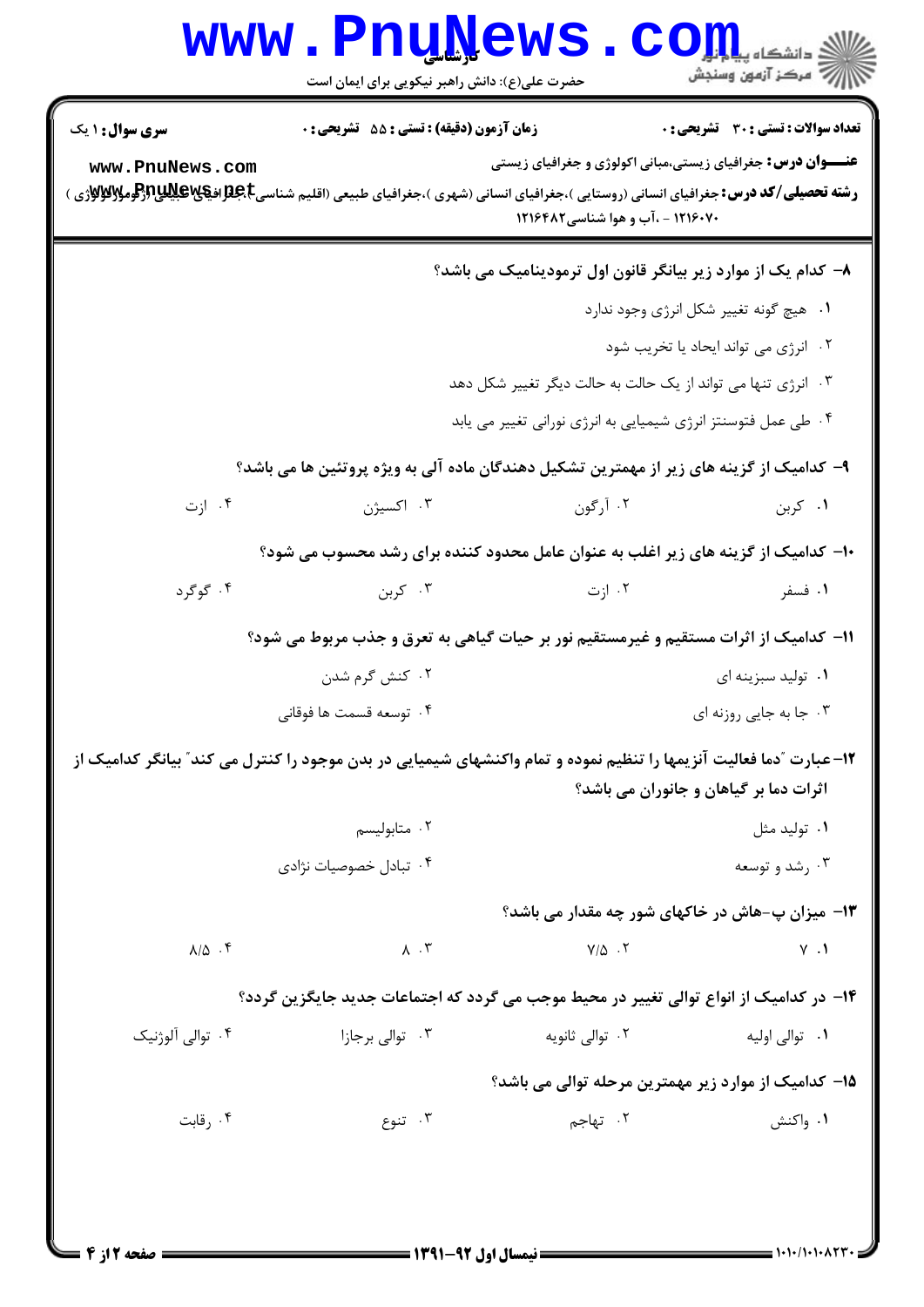|                                                                                                     | <b>www.PnuNews</b><br>حضرت علی(ع): دانش راهبر نیکویی برای ایمان است |                                           | أأأأ مركز آزمون وسنجش                                                                                              |  |
|-----------------------------------------------------------------------------------------------------|---------------------------------------------------------------------|-------------------------------------------|--------------------------------------------------------------------------------------------------------------------|--|
| <b>سری سوال : ۱ یک</b><br>www.PnuNews.com                                                           | زمان آزمون (دقیقه) : تستی : 55 گشریحی : 0                           | ۱۲۱۶۰۷۰ - ،آب و هوا شناسی۱۲۱۶۴۸۲          | <b>تعداد سوالات : تستي : 30 ٪ تشريحي : 0</b><br><b>عنـــوان درس:</b> جغرافیای زیستی،مبانی اکولوژی و جغرافیای زیستی |  |
|                                                                                                     |                                                                     |                                           | ۱۶- جنگل های بور آل در کدام نواحی رشد می کنند؟                                                                     |  |
|                                                                                                     | ۰۲ نواحی گرم با آب و هوای خشک                                       |                                           | ۰۱ نواحی سرد با آب و هوای خشک                                                                                      |  |
|                                                                                                     | ۰۴ نواحی گرم با آب و هوای مرطوب                                     |                                           | ۰۳ نواحی سرد با آب و هوای مرطوب                                                                                    |  |
|                                                                                                     |                                                                     |                                           | ۱۷– حداکثر گرمای قابل تحمل برای گیاهان بیابانی چه مقدار می باشد؟                                                   |  |
|                                                                                                     | ۰۲ - ۵۰-۵۵ درجه سانتی گراد                                          |                                           | ۰.۱ ۵۰ درجه سانتی گراد                                                                                             |  |
|                                                                                                     | ۰۴ . ۷۰ درجه سانتی گراد                                             |                                           | ۰۳ ـ ۶۳ درجه سانتی گراد                                                                                            |  |
|                                                                                                     |                                                                     |                                           | ۱۸− ″صدا خفه کن بیولوژیکی″ از مشخصات کدامیک از جانوران زیر می باشد؟                                                |  |
| ۰۴ پاندا                                                                                            | ۰۳ جغد                                                              | ۰۲ ببر                                    | ۰۱ کفتار                                                                                                           |  |
|                                                                                                     |                                                                     |                                           | ۱۹- در کدامیک از هرمهای غذایی وزن موجودات در هر سطح غذایی مورد بررسی قرار می گیرد؟                                 |  |
| ۰۴ هرم گیاهی                                                                                        | ۰۳ هرم انرژي                                                        | ۰۲ هرم بیومس                              | ۰۱ هرم تعداد                                                                                                       |  |
|                                                                                                     |                                                                     |                                           | +۲- کدامیک از گزینه های زیر جزء مهمترین مواد سمی موجود در آبها می باشد؟                                            |  |
| ۰۴ نیتراتها                                                                                         |                                                                     | ۲ سدیم <b>برای تاریخ است</b> به سنقر      | ۰۱ منگنز                                                                                                           |  |
|                                                                                                     |                                                                     |                                           | <b>۲۱</b> – کدامیک از ترکیبات زیر ضمن کاهش عمل فتوسنتز، سمی شدن گیاه را افزایش می دهد؟                             |  |
| ۰۴ دی اکسید کربن                                                                                    | ۰۳ هیدروکربورها                                                     | ۰۱ دی اکسید گوگرد مستان ۲۰ مونو کسید کربن |                                                                                                                    |  |
|                                                                                                     |                                                                     |                                           | ۲۲- خاکهای مرغوب در کدام قسمت کشور بیشتر مشاهده می شود؟                                                            |  |
| ۰۴ جنوب و باختر کشور                                                                                | ۰۳ جنوب و خاور کشور                                                 | ۰۲ شمال و باختر کشور                      | ۰۱ شمال و خاور کشور                                                                                                |  |
|                                                                                                     |                                                                     |                                           | ٢٣- دانشمندان از کدام گزینه زیر به عنوان "هشتمین عجایب دنیا" نام می برند؟                                          |  |
| ۰۴ قنات                                                                                             | ۰۳ چاه                                                              | ۰۲ چشمه                                   | ۰۱ آبهای زیرزمینی                                                                                                  |  |
| ۲۴– کدامیک از عناصر زیر به عنوان مهمترین عنصر جغرافیای طبیعی در خلیج فارس و دریای عمان مطرح می شود؟ |                                                                     |                                           |                                                                                                                    |  |
| ۰۴ رطوبت                                                                                            | ۰۳ باد                                                              | ۰۲ دما                                    | ۰۱ بارش                                                                                                            |  |
| ۲۵- کدامیک از گزینه های زیر از جمله منابع ثروتی و طبیعی خلیج فارس محسوب می شود؟                     |                                                                     |                                           |                                                                                                                    |  |
| ۰۴ جلبکها                                                                                           | ۰۳ مرجانها                                                          | ۲. ماهی                                   | ۰۱ میگو                                                                                                            |  |
|                                                                                                     |                                                                     |                                           |                                                                                                                    |  |

 $\blacksquare$  ) • ) • / ) • ) •  $\wedge$  ۲۲